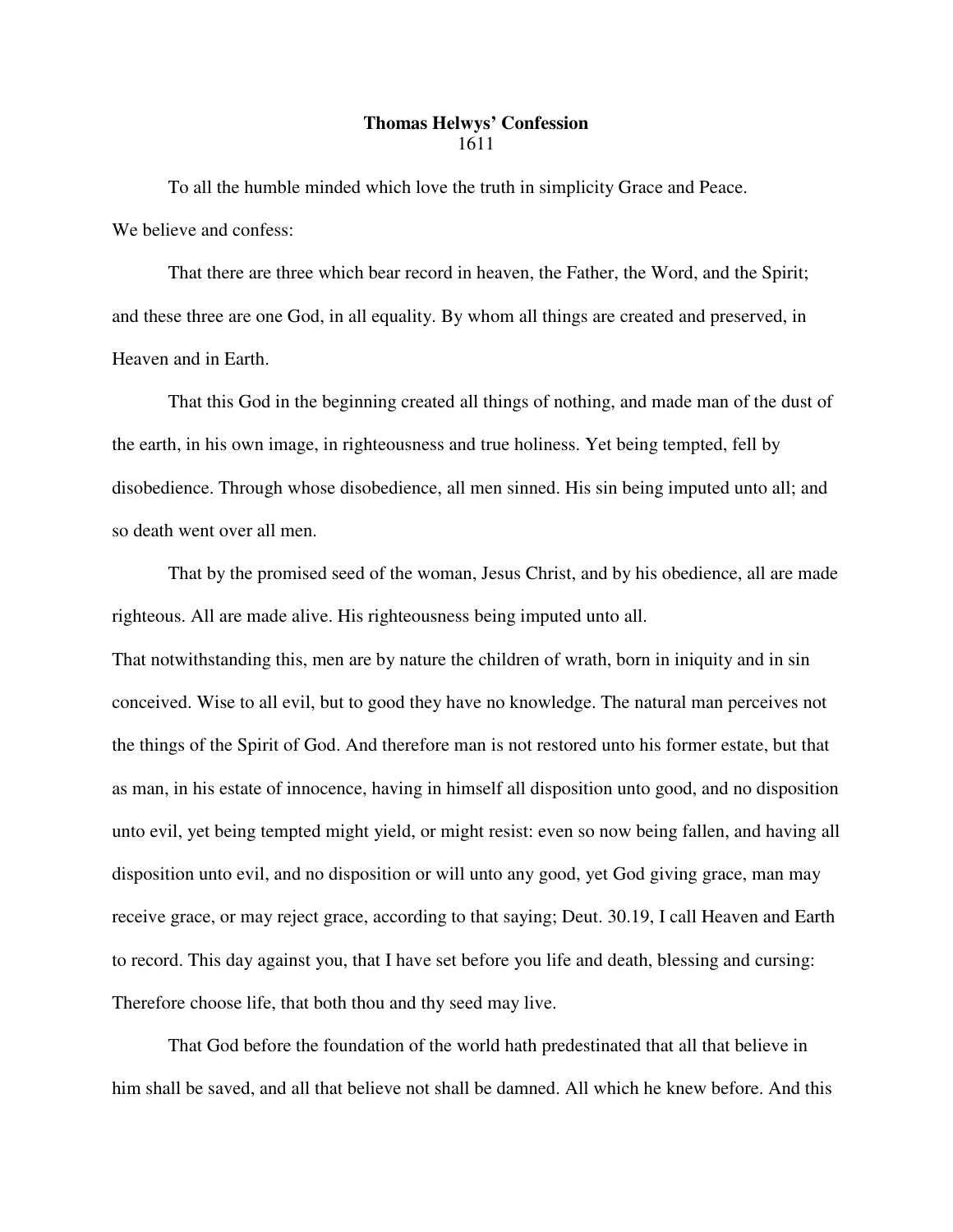is the election and reprobation spoken of in the Scriptures, concerning salvation, and condemnation, and not that God hath predestinated men to be wicked, and so to be damned, for God would have all men saved, and come to the knowledge of the truth, and would have no man to perish, but would have all men come to repentance, and wills not the death of him that dies. And therefore God is the of no mans condemnation, according to the saying of the Prophet, Hosea 13, Thy destruction O Israel, is of thy self, but thy help is of me.

That man is justified only by the righteousness of Christ, apprehended by faith, yet faith without works is dead.

That men may fall away from the grace of God, and from the truth, which they have received and acknowledged, after they have tasted of the heavenly gift, and were made partakers of the Holy Ghost, and have tasted of the good word of God, and of the powers of the world to come. And after they have escaped from the filthiness of the World, may be tangled again therein and overcome. That a righteous man may forsake his righteousness and perish. And therefore let no man presume to think that because he has, or had one grace, therefore he shall always have grace. But let all men have assurance, that if they continue unto the end, they shall be saved: Let no man then presume; but let all work out their salvation with fear and trembling. That Jesus Christ, the Son of God the second Person, or subsistence in the Trinity, in the fullness of time was manifested in the flesh, being the seed of David, and of the Israelites, according to the flesh, and the son of Mary the Virgin, made of her substance, by the power of the Holy Ghost overshadowing her, and being thus true man was like unto us in all things, sin only excepted. Being one person in two distinct natures, TRUE GOD, and TRUE MAN.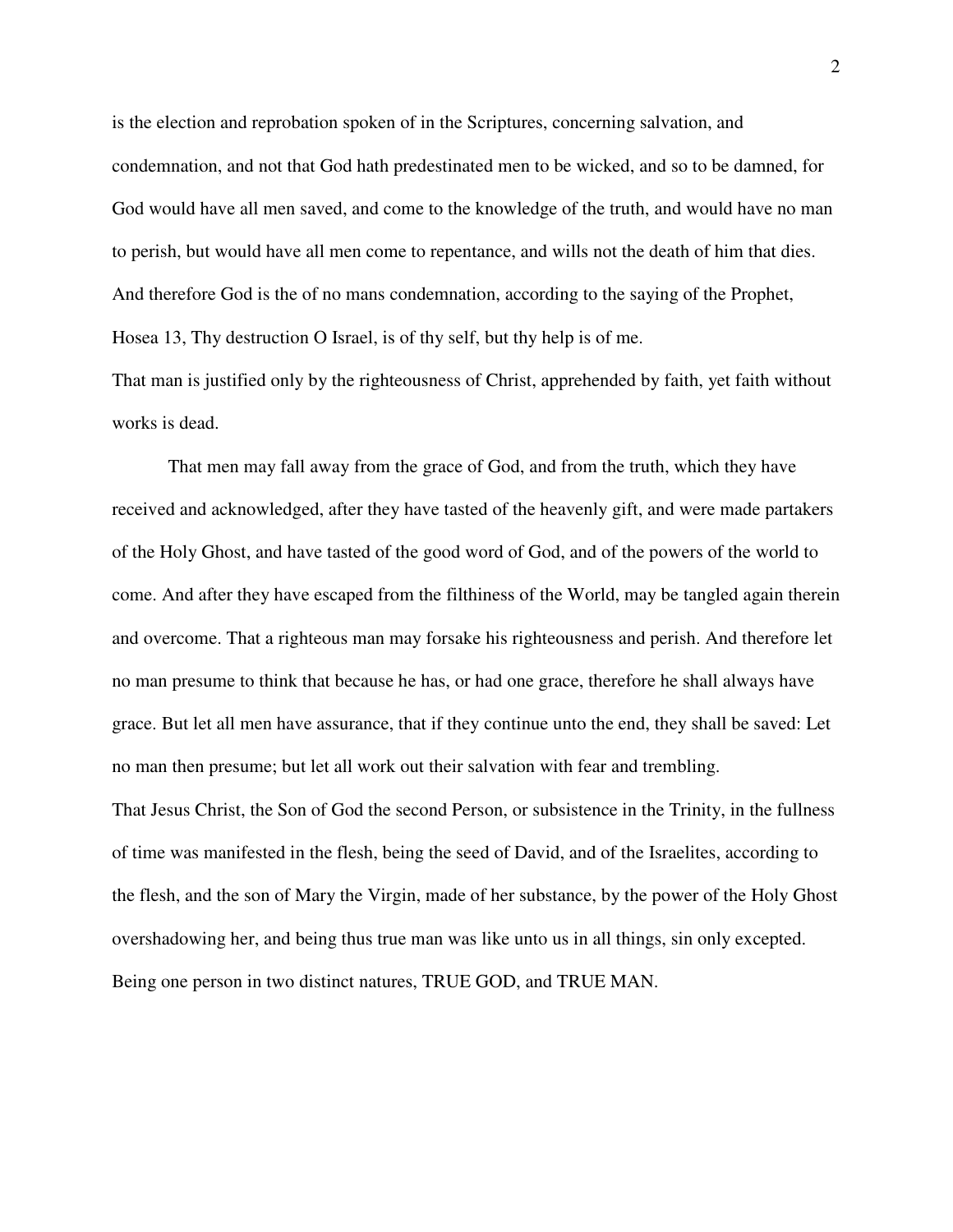That the church of Christ is a company of faithful people separated from the world by the word and Spirit of God, being knit unto the Lord and one unto another, by baptism. Upon their own confession of the faith and sins.

That though in respect of Christ, the Church be one, yet it consists of diverse particular congregations, even so many as there shall be in the World, every of which congregation, though they be but two or three, have Christ given them, with all the means of their salvation, are the body of Christ and a whole Church. And therefore may and ought, when they are come together, to Pray, Prophecy, break bread, and administer in all the holy ordinances, although as yet they have no Officers, or that their Officers should be in Prison, sick, or by any other means hindered from the Church.

That as one congregation hath Christ, so hath all. And that the Word of God comes not out from any one, neither, to any one congregation in particular. But unto every particular Church as it doth unto all the world. And therefore no church ought to challenge any prerogative over any other.

That every Church is to receive in all their members by Baptism upon the Confession of their faith and sins wrought by the preaching of the Gospel, according to the primitive Institution and practice. And therefore Churches constituted after any other manner, or of any other persons are not according to Christ's testament.

That baptism or washing with water is the outward manifestation of dying unto sin, and walking in newness of life. And therefore in to wise appertains to infants.

That the Lord's Supper is the outward manifestation of the Spiritual communion between Christ and the faithful mutually to declare his death until he comes.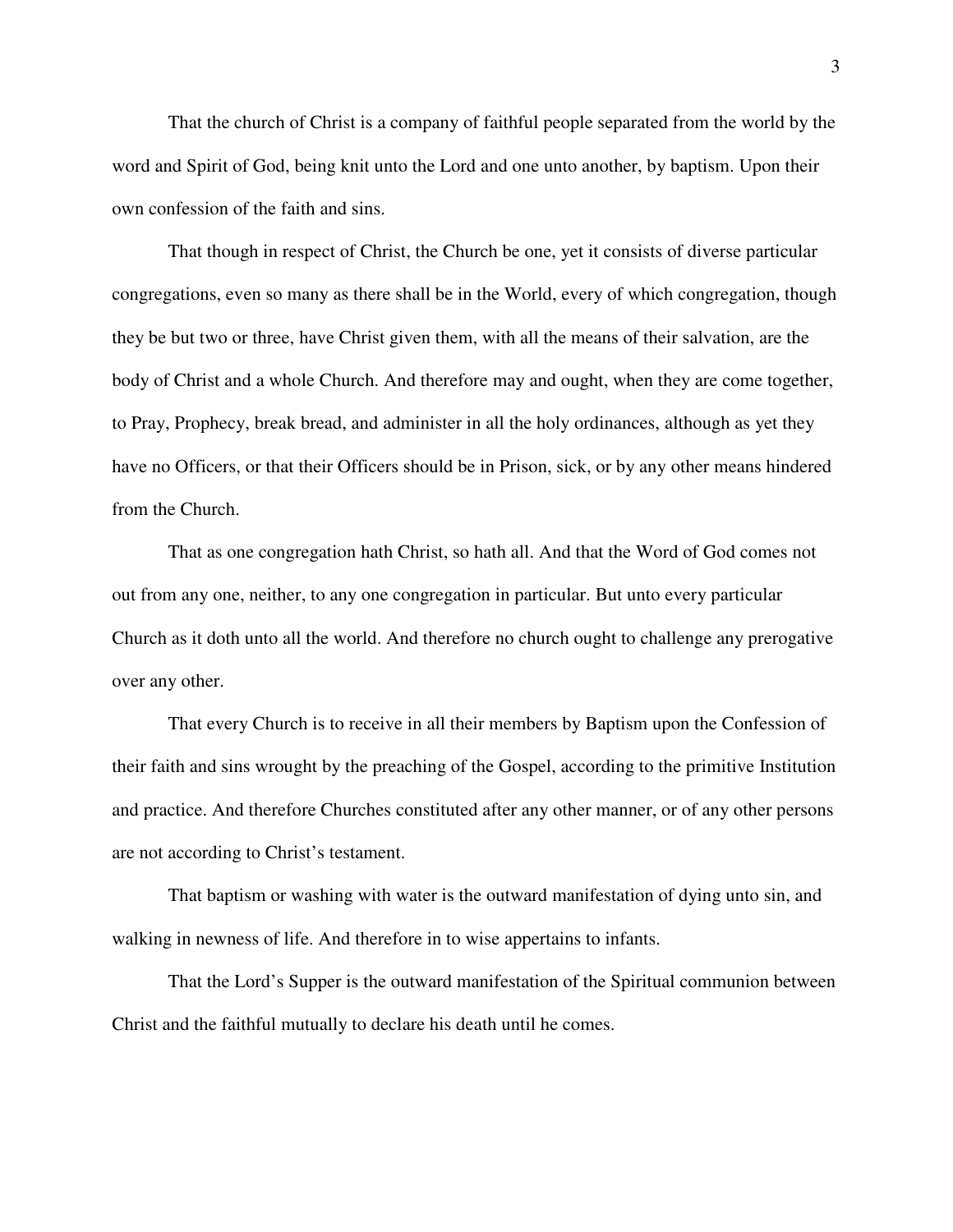That the members of every Church or Congregation ought to know one another that they may perform all the duties of love one towards another both to soul and body. And especially the Elders ought to know the whole flock, whereof the Holy Ghost hath made them overseers. And therefore a Church ought not to consist of such a great multitude as cannot have particular knowledge one of another.

That Brethren impenitent in one sin after the admonition of the Church, are to be excluded the communion of the Saints, therefore not the committing of sin cuts of any from the Church, but refusing to hear the Church to reformation.

That Excommunicants in respect of civil society are not to be avoided.

That every Church ought (according to the example of Christ's disciples and primitive Churches) upon every first day of the week, being the Lord's Day, to assemble together to pray, prophecy, praise God, and break bread, and perform all other parts of Spiritual communion for the worship of God, their own mutual edification, and the preservation of true religion, and piety in the church and that ought not to labor in their callings according to the equity of the moral law, which Christ came not to abolish, but to fulfill.

That the officers of every Church or congregation are either elders, who by their office do especially feed the flock concerning their souls, or deacons, men, and women who be their office relive the necessities of the poor and impotent brethren concerning their bodies.

That the scriptures of the Old and New Testament are written for our instruction and that we ought to search them for they testify of Christ. And therefore to be used withal reverence, as containing the Holy Word of God, which only is our direction in all things whatsoever.

That magistracy is a Holy ordinance of God, that every soul ought to be subject to it not for fear only but for conscience sake. Magistrates are the ministers of God for our wealth, they